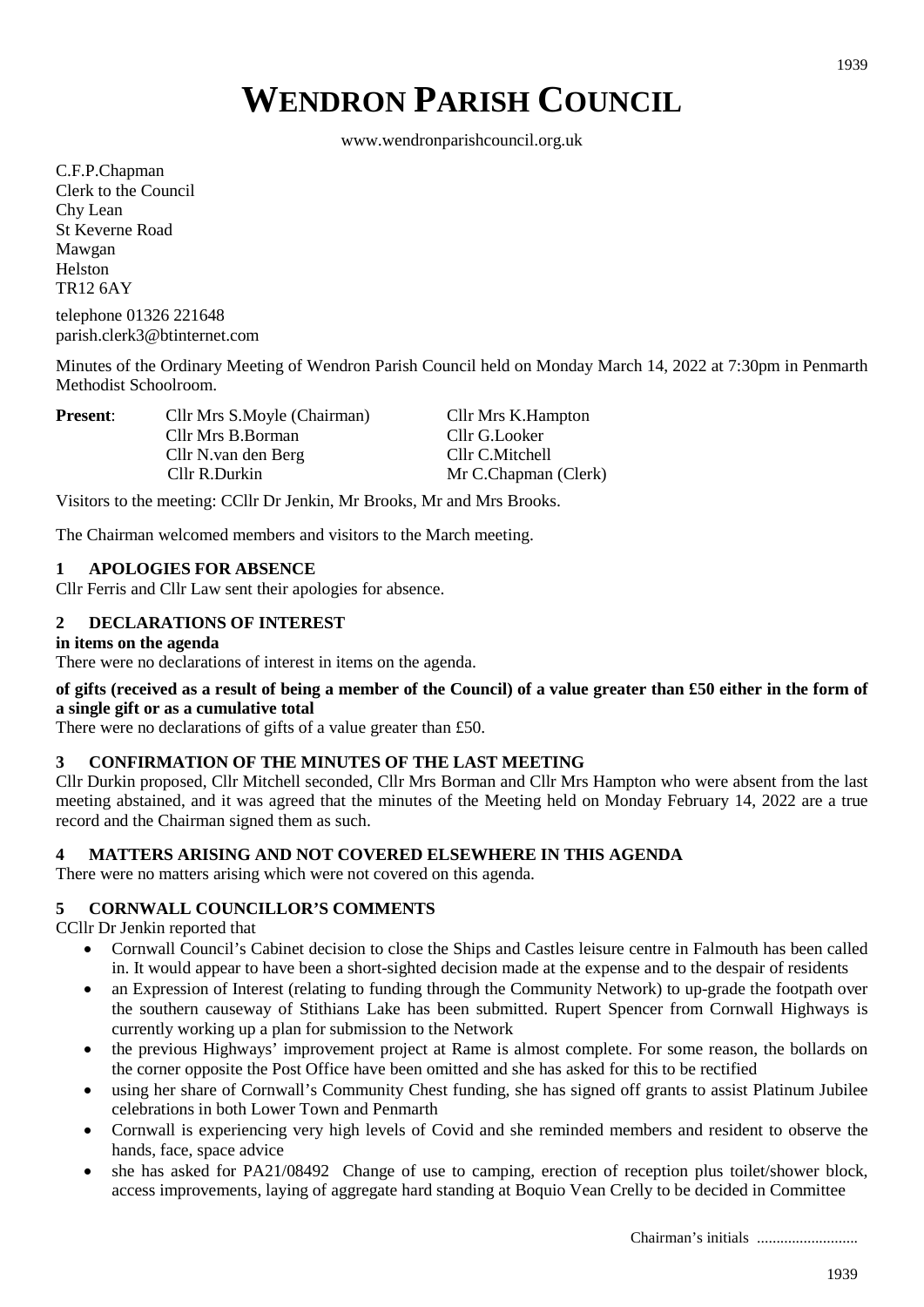• a fact sheet for Councillors concerning the use of personal electronic equipment by Councillors has been produced by the Information Commissioner's Office

# **6 PUBLIC PARTICIPATION**

Mr Brooks stated that he was present to seek the Council's support for his application (PA21/12553) the proposed construction of a dwelling-house on land south of Pondorosa in Trevenen Bal. He told the Council that the proposal met with policies contained in both the National Planning Policy Framework and the Cornwall Local Plan, that the proposed materials are in keeping with the locality and that the house will be built to include renewable energy features.

# **7 PARISH COUNCIL MATTERS**

## **Co-option of members**

The Clerk reported that no interest in standing for co-option as a Parish Councillor had been received.

# **Public Rights of Way**

Members considered an invitation from Cornwall Council to continue with the Local Maintenance Partnership scheme. The grant offered for the year to March 31, 2022 is £6,604.07 (or 100% of eligible costs, whichever is the lower). Cllr Durkin proposed, the Chairman seconded and it was agreed that Wendron Parish Council should accept Cornwall Council's invitation to renew partnership working.

# **8 PARISH MATTERS**

# **Publicity**

Cllr Durkin reported that, during the course of the last month, two posts have been published on Wendron Parish Council's FaceBook page and that these have been viewed 206 times.

## **A litter-bin for Porkellis**

Members noted a request from a member of the public to site a litter-bin at the northern end of Halwin Lane. Following discussion, Cllr Durkin proposed, the Chairman seconded and it was agreed to purchase and site a litter bin at the northern end of Halwin Lane and to enter into a contract with Biffa to have it emptied on a fortnightly basis.

## **Internet access**

In the absence of Cllr Ferris, it was agreed to defer this matter to the meeting in March.

## **The Queen's Platinum Jubilee**

Members agreed to advertise on the Facebook pages for volunteers to help progress some of the projects. Cllr Mrs Borman reported that she had attended a meeting of the Carnkie Wendron Village Hall committee. The village will be celebrating the Platinum Jubilee with a party in the Hall and she has offered to help drop off leaflets alerting villagers to this.

## **The Neighbourhood Development Plan**

Through the Clerk, Cllr Ferris reported that St Austell Print Works will be forwarding the final draft of the questionnaire for approval within the next few days. This will be circulated to Members for approval before the order is placed. Cllr Ferris suggested that the easiest and most efficient way of forwarding it to members will be to ask the Print Works to post it. However, Cornwall Council has not replied to a request for a copy of the full list of properties in the Parish. The Clerk stated that he was following this matter through.

## **The Community Garden in Porkellis**

The Clerk reported that he has no further news concerning the purchase of the Community Garden.

# **9 FINANCE**

Members were presented with a statement of Wendron Parish Council's financial position as at March 14, 2022. A copy of that statement is attached to these minutes.

Members considered a request from Carnkie Wendron Village Hall Committee for a financial contribution towards the cost of a village party to celebrate HM the Queen's Platinum Jubilee. Following discussion, it was proposed by Cllr Durkin, seconded by Cllr Mrs Borman, all others in favour that the sum of £400.00 be forwarded to the Carnkie Wendron Village Hall Committee under the terms of Section 137 of the Local Government Act 1972

## **The following accounts were presented for consideration**

|                                          |   | <b>GROSS</b> |  | <b>NET</b> |  | <b>VAT</b> |  |
|------------------------------------------|---|--------------|--|------------|--|------------|--|
| HMRC.                                    |   | £ 1.122.34   |  |            |  |            |  |
| R. Sanders (enhanced LMP claim)          |   | £ 3.217.20   |  | £ 2.681.00 |  | £ 536.20   |  |
| South West Playground Safety Inspections | £ | 30.00        |  | 25.00      |  | £ 5.00     |  |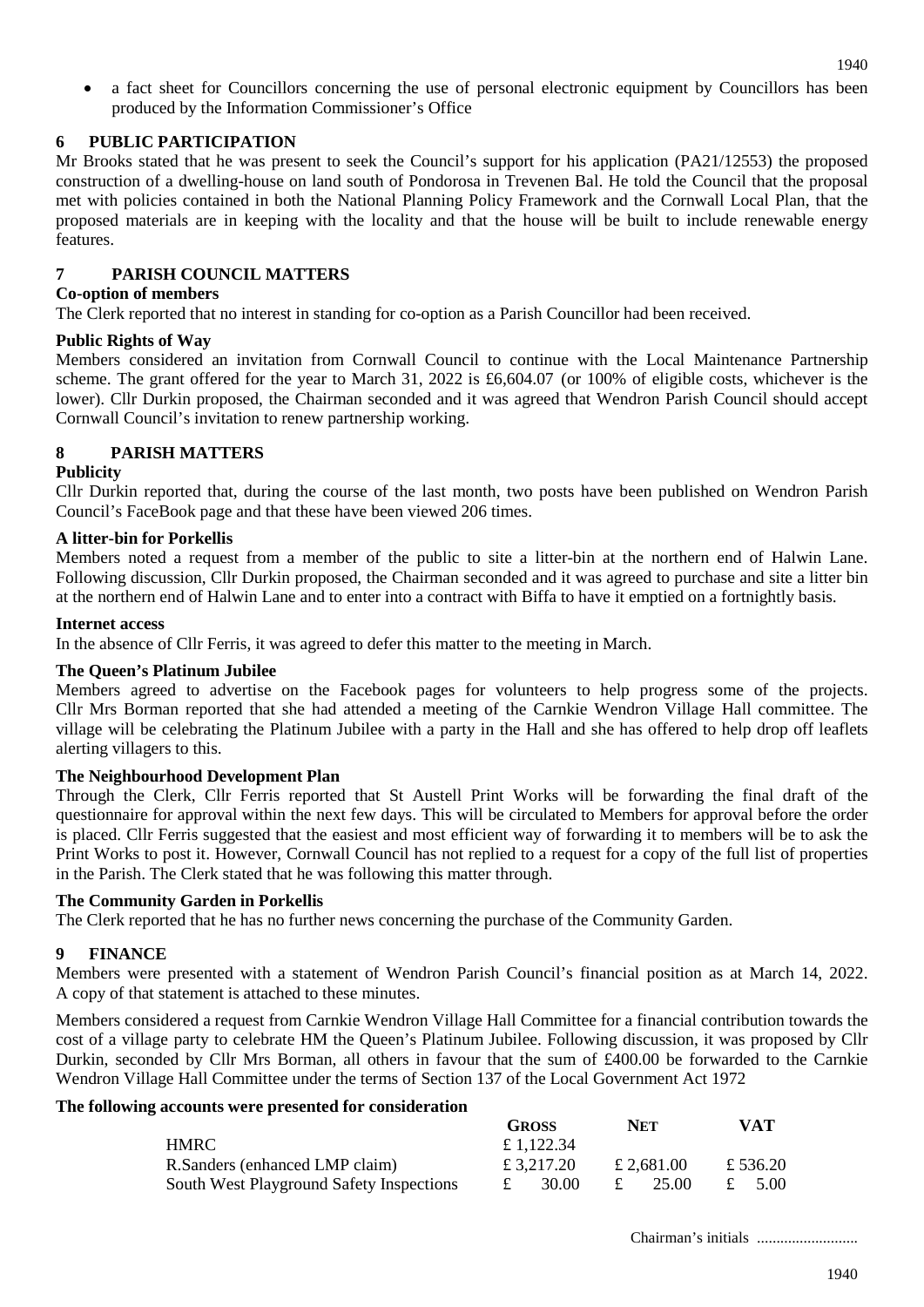| R.Sanders                |       |            |            |            |          |  |  |
|--------------------------|-------|------------|------------|------------|----------|--|--|
| Church and cemetery      |       | £ 225.00   |            |            |          |  |  |
| Trelill Well             |       | £ 35.00    |            |            |          |  |  |
| Grass cutting            |       | £ 165.00   |            |            |          |  |  |
| 3 x moles                |       | £ 75.00    |            |            |          |  |  |
| Boundary stones          |       | £ $65.00$  |            |            |          |  |  |
| Bus stops                |       |            |            |            |          |  |  |
| Pressure wash x 13       |       | £ 455.00   |            |            |          |  |  |
| Paint inside and out x 9 |       | £ 1,125.00 |            |            |          |  |  |
|                          | total |            | £ 2,574.00 | £ 2,145.00 | £ 429.00 |  |  |
| Colin Chapman            |       |            |            |            |          |  |  |
| salary (February)        |       | £ 1,126.30 |            |            |          |  |  |
| telephone                | £     | 31.82      |            |            |          |  |  |
| office expenses          |       | 38.93      |            |            |          |  |  |
| travelling               |       | 21.20      |            |            |          |  |  |
| use of home              | £     | 25.00      |            |            |          |  |  |
|                          |       | total      | £ 1,243.25 |            |          |  |  |

It was proposed by Cllr Durkin, seconded by the Chairman and agreed that the above five accounts should be paid.

## **10 PLANNING Applications**

PA21/10048 Mr Charity – Change of use to garden nursery including cafe also siting of storage containers used for holiday letting. Retrospective – Wendron Plant Nursery, Redruth Road, Wendron. The Chairman proposed, Cllr Durkin seconded and it was agreed that this application should be returned with the following observation *Wendron Parish Council notes that this retrospective application seeks to change the permitted use of an agricultural field with a stable to that of a multi-faceted business selling plants, operating as a restaurant/café and letting out holiday accommodation and storage. It benefits further from a children's play-area and an office. The application site lies outside the well-established developed boundary of Helston, has no current planning permission for business use, proposes inadequate parking for the size of the business, has inadequate access from the B3297 and, judging from the plans, offers no solution to the problem of dealing with foul water from the anticipated number of visitors. Wendron Parish Council requests the Planning Authority to refuse permission for development.*

PA21/12553 Mr W.Brooks – Proposed construction of a dwelling-house – land South of Ponderosa, Trevenen Bal. The Chairman proposed, Cllr Durkin seconded, Cllr Looker abstained and it was agreed that this application should be returned with the following observation *Although, it would have liked to have seen an indication of a proposed method for dealing with foul water included with the plans, Wendron Parish Council supports this application*.

PA22/00191 Mr and Mrs King – Proposed extension to provide swimming pool, living room and additional bedroom – Moorland View House, Carnmenellis. Cllr Durkin proposed, Cllr Mrs Borman seconded and it was agreed that this application should be returned with the following observation *Wendron Parish Council supports this application*.

PA22/00915 Mr Corbishley – Construction of link extension and conversion of garage to create Ancillary accommodation – Whitegates, Barn 2, Road from Retanna House Farm to Little Trevease Junction, Retanna. The Chairman proposed, Cllr Durkin seconded and it was agreed that this application should be returned with the following observation *Wendron Parish Council supports this application.*

## **To note the receipt of planning application decisions**

PA20/09368 APPROVED Single Storey Barn Conversion with roof-lights and two casements – Nancrossa Farm Road, Rame Cross – *noted*

PA21/08862 APPROVED – Demolition of an existing agricultural building and the erection of two dwellings affecting public right of way – Boquio Farm, Farms Common

PA21/10376 REFUSED – Conversion of detached former barn within curtilage of Little Salena Farmhouse to annexe/holiday accommodation – Little Salena, Wendron – *noted*

PA21/10942 APPROVED – Change of use of former paddock to extend the car sales area associated with existing business use – The Gables Filling Station, T And S Car Sales, Trevenen

PA21/11055 APPROVED – Formation of a garden structure to be used for private use and wedding ceremonies – Crahan Bungalow, Crahan, Wendron – *noted*